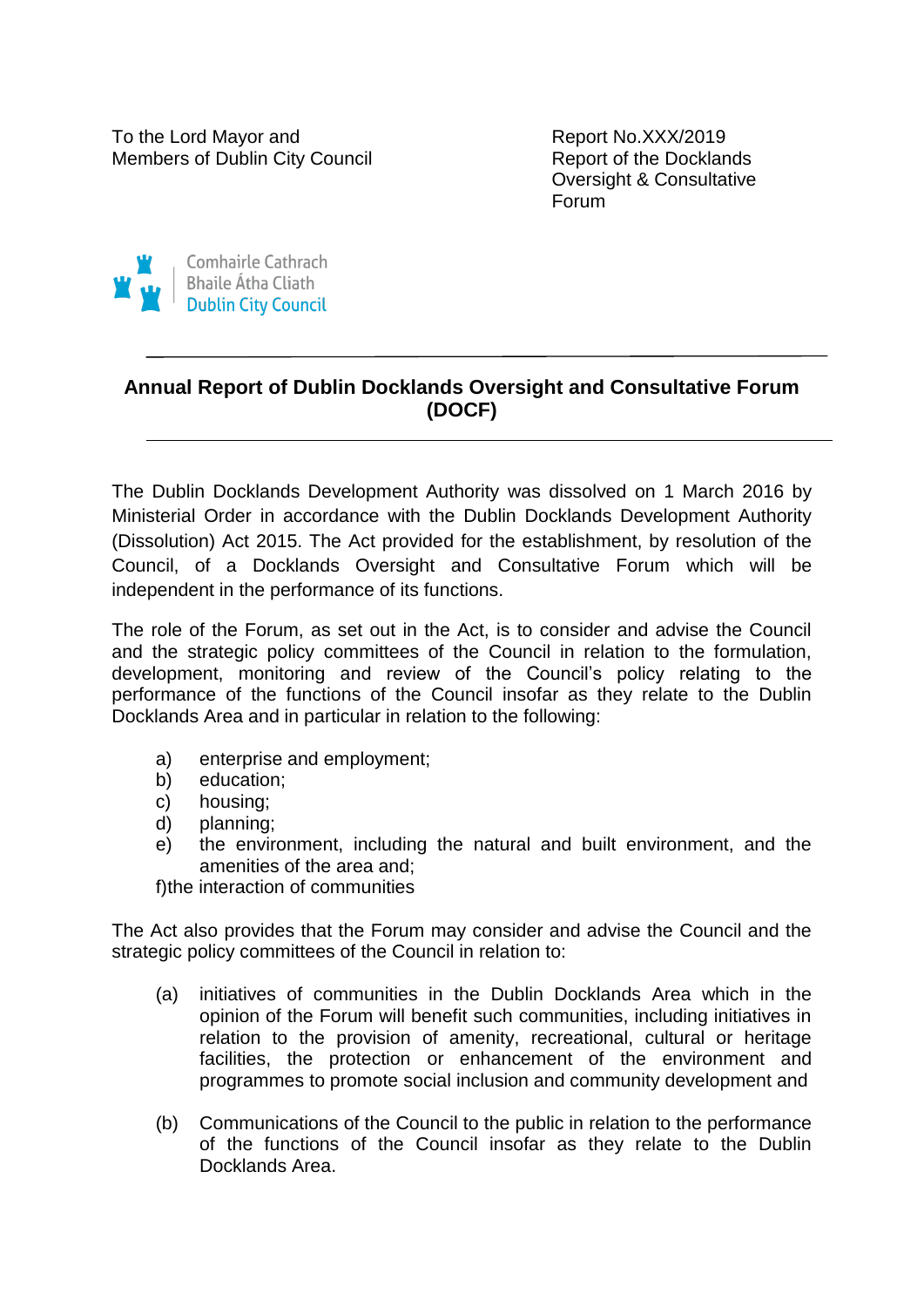The Forum may, and if requested by the Council shall, consider and advise the Council and the strategic policy committees of the Council in relation to any of its functions.

Dublin City Council at the Monthly Meeting held on 9<sup>th</sup> May 2016, having considered Report No.129/2016 adopted the following resolution:

"That Dublin City Council notes the contents of Report No 129/2016 and *hereby establishes a Docklands Oversight and Consultative Forum as provided for in the Dublin Docklands Development Authority (Dissolution) Act 2015 and that four Members of the City Council be appointed to that Forum, and that these four Members will be* convened by the Chief Executive or his nominee to be consulted in relation to various issues related to the selection of persons for appointment to the Forum as and when required ". The motion was put and carried.

Following a vote, the following Members were declared to be appointed to the Dublin Docklands Oversight and Consultative Forum: Councillors Christy Burke, Gaye Fagan, Dermot Lacey and Claire Byrne.

As per Section 39 (1) of the Act, the DOCF consists of 21 ordinary members, plus an Independent Chair.

The Chief Executive recommended to the Department of Housing, Planning and Local Government that Retired Dublin City Council Assistant Chief Executive Mr. Michael Stubbs be appointed as the independent Chair of the DOCF, this recommendation was approved by the Department and Mr. Stubbs was formally appointed as the Chair by the Minister with effect from 6th February 2017 and for a period not exceeding 3 years under Section 39(2) of the Dublin Docklands Development Authority (Dissolution) Act 2015.

After a lengthy expressions of interest process the membership of the DOCF was formalised when the Minister for Housing, Planning and Local Government appointed the 21 members with effect from 6th February 2017 and for a period not exceeding 3 years under Section 39(6) of the Dublin Docklands Development Authority (Dissolution) Act 2015.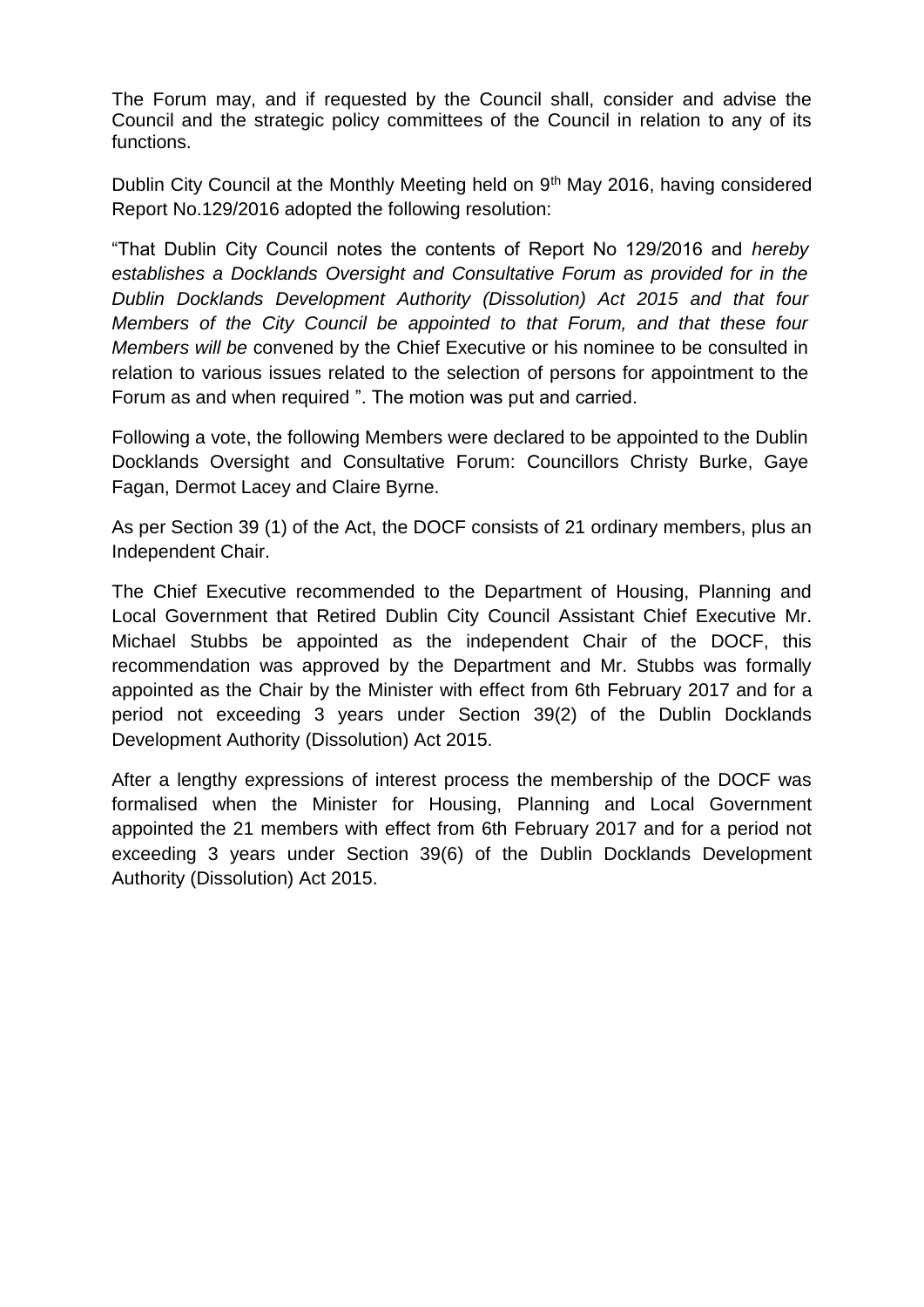### **Dublin Docklands Oversight and Consultative Forum Membership 2017-2020**

|                                                   | <b>Mr Michael</b>                       |                                      |
|---------------------------------------------------|-----------------------------------------|--------------------------------------|
| Chairperson                                       | <b>Stubbs</b>                           |                                      |
|                                                   | <b>Nominated</b>                        |                                      |
| <b>Dublin City Council</b>                        | <b>Representative</b>                   | <b>Position in Organisation</b>      |
|                                                   | Mr Owen P.                              |                                      |
|                                                   | Keegan                                  | <b>Chief Executive</b>               |
|                                                   | <b>Nominated</b>                        |                                      |
| <b>Community</b>                                  | <b>Representatives</b>                  | <b>Position in Organisation</b>      |
| <b>Co-operative Housing</b>                       | <b>Ms Catherine</b>                     |                                      |
| <b>Ireland (Society Ltd.)</b>                     | O'Brien                                 | <b>Head of Customer Services</b>     |
| <b>Grand Canal Dock</b>                           |                                         |                                      |
| <b>Residents Association</b>                      | <b>Mr Michael Ingle</b>                 | <b>President</b>                     |
| H.O.P.E Hands on Peer                             |                                         |                                      |
| <b>Education Ltd</b>                              | <b>Ms Irene Crawley</b>                 | <b>Senior Manager</b>                |
| <b>St. Andrew's Resource</b>                      | <b>Ms Dolores</b>                       |                                      |
| <b>Centre</b>                                     | Wilson                                  |                                      |
|                                                   |                                         | <b>Treasurer</b>                     |
| <b>North Wall Community</b><br><b>Association</b> |                                         |                                      |
|                                                   | <b>Mr Gerry Fay</b><br><b>Nominated</b> | Chairperson                          |
|                                                   |                                         |                                      |
| <b>Business</b>                                   | <b>Representatives</b>                  | <b>Position in Organisation</b>      |
| <b>Docklands SME &amp; Start-up</b>               |                                         |                                      |
| <b>Partnership</b>                                | <b>Mr Owen Reilly</b>                   | <b>Chairperson</b>                   |
| <b>Docklands Hospitality &amp;</b>                |                                         |                                      |
| <b>Entertainment Venue</b>                        |                                         |                                      |
| <b>Association</b>                                | <b>Mr Charlie Sheil</b>                 | Chairperson                          |
| <b>Docklands Business Forum</b>                   | <b>Mr Alan Robinson</b>                 | <b>Chief Executive</b>               |
|                                                   | Dr Mary Lee                             | <b>Co-Director of the Centre for</b> |
| <b>Trinity college Dublin</b>                     | <b>Rhodes</b>                           | <b>Social Engagement</b>             |
| <b>Dublin Docklands Cultural</b>                  | <b>Mr Vincent</b>                       |                                      |
| <b>Forum</b>                                      | <b>McCabe</b>                           | <b>Creative Director</b>             |
|                                                   | <b>Nominated</b>                        |                                      |
| <b>Education</b>                                  | <b>Representatives</b>                  | <b>Position in Organisation</b>      |
| <b>National College of Ireland</b>                | <b>Ms Gina Quin</b>                     | <b>President</b>                     |
|                                                   | <b>Nominated</b>                        |                                      |
| <b>Public Bodies</b>                              | <b>Representatives</b>                  | <b>Position in Organisation</b>      |
|                                                   | <b>Mr Eamonn</b>                        |                                      |
| <b>Dublin Port Company</b>                        | O'Reilly                                | <b>Chief Executive</b>               |
|                                                   | <b>Mr Frank</b>                         | <b>Assistant Group Property</b>      |
| <b>CIE</b>                                        | <b>Masterson</b>                        | <b>Manager</b>                       |
|                                                   |                                         | <b>Director of Currency and</b>      |
| <b>Central Bank of Ireland</b>                    | <b>Mr Paul Molumby</b>                  | <b>Corporate Services</b>            |
| Dept of Arts, Heritage,                           |                                         | <b>Principal Officer, Principal</b>  |
| <b>Regional, Rural and</b>                        | <b>Mr Martin</b>                        | <b>Advisor in Built Heritage and</b> |
| <b>Gaeltact Affairs</b>                           | <b>Colreavy</b>                         | <b>Architectural Policy</b>          |
|                                                   |                                         | <b>Dublin Docklands Development</b>  |
| <b>Waterways Ireland</b>                          | <b>Ms Terre Duffy</b>                   | <b>Manager</b>                       |
|                                                   |                                         |                                      |
|                                                   |                                         |                                      |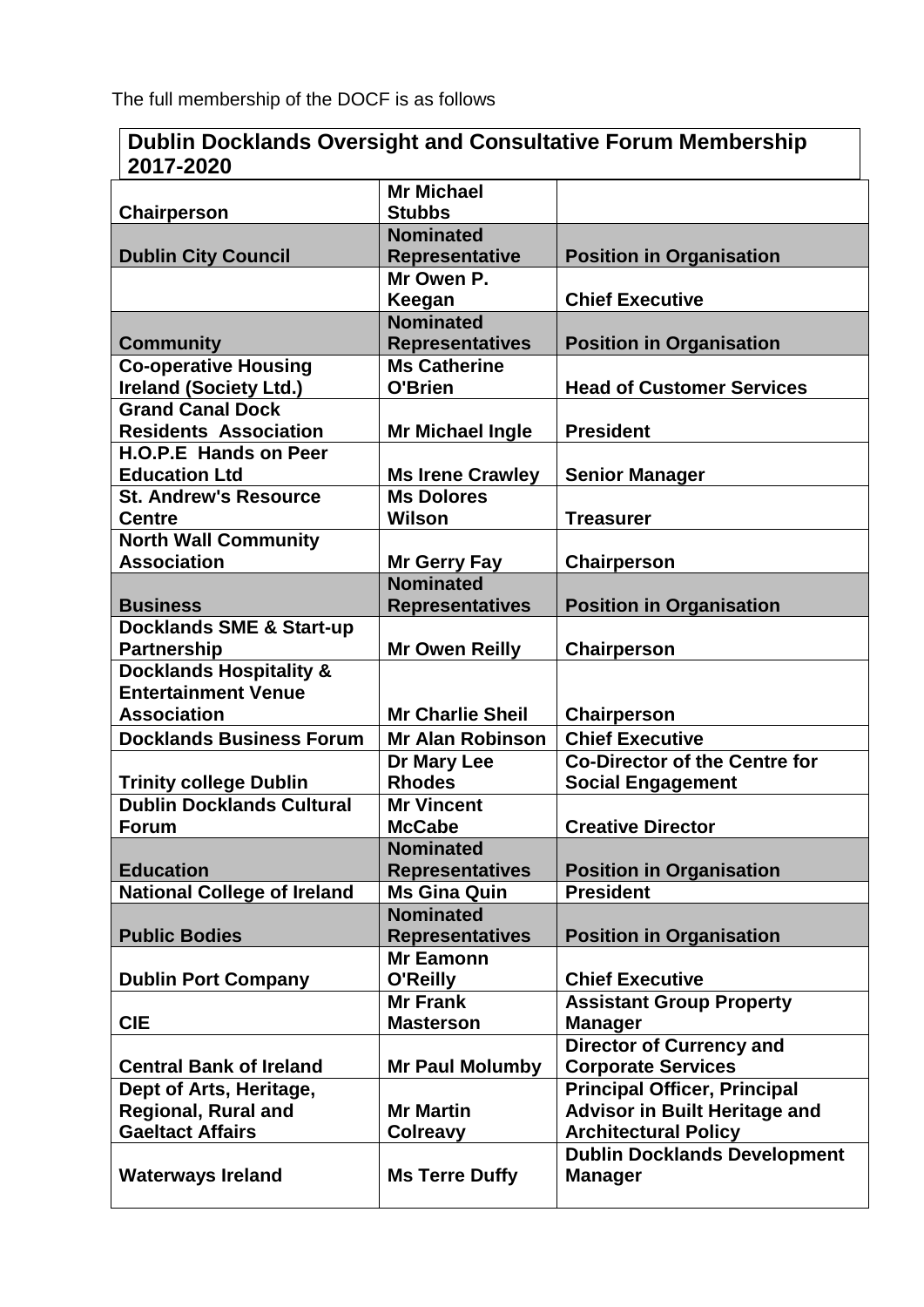|                        | <b>Nominated</b>       |                                 |
|------------------------|------------------------|---------------------------------|
| <b>Elected Members</b> | <b>Representatives</b> | <b>Position in Organisation</b> |
|                        | <b>Christy Burke</b>   | <b>Dublin City Councillor</b>   |
|                        | <b>Claire Byrne</b>    | <b>Dublin City Councillor</b>   |
|                        | <b>Gaye Fagan</b>      | <b>Dublin City Councillor</b>   |
|                        | <b>Dermot Lacey</b>    | <b>Dublin City Councillor</b>   |

The first meeting of the DOCF convened on the 13<sup>th</sup> March 2017. It meets on a bimonthly basis and has sat fourteen times during the reporting period.

The Agendas and Minutes of the meetings are available to view at [http://www.docklands.ie/living-docklands/live-work/community/docklands-oversight](http://www.docklands.ie/living-docklands/live-work/community/docklands-oversight-and-consultative-forum)[and-consultative-forum](http://www.docklands.ie/living-docklands/live-work/community/docklands-oversight-and-consultative-forum)

# **DOCF Bi-monthly Meetings Attendance at DOCF Meetings - July 9th 2018 to May 5th 2019**

|                          | A | В                        |
|--------------------------|---|--------------------------|
| Michael Stubbs, Chair    | 6 | 6                        |
| Owen P. Keegan           | 6 | 6                        |
| Eamonn O'Reilly          | 6 | 3                        |
| <b>Frank Masterson</b>   | 6 | 6                        |
| Paul Molumby             | 6 | $\overline{\mathcal{A}}$ |
| Martin Colreavy          | 6 | $\overline{0}$           |
| <b>Terre Duffy</b>       | 6 | 0                        |
| Gina Quin                | 6 | 3                        |
| <b>Catherine O'Brien</b> | 6 | 5                        |
| Michael Ingle            | 6 | 6                        |
| <b>Irene Crawley</b>     | 6 | 0                        |
| <b>Dolores Wilson</b>    | 6 | 5                        |
| Gerry Fay                | 6 | 6                        |
| Owen Reilly              | 6 | 5                        |
| Mr Charlie Sheil         | 6 | 3                        |
| Mr Alan Robinson         | 6 | 6                        |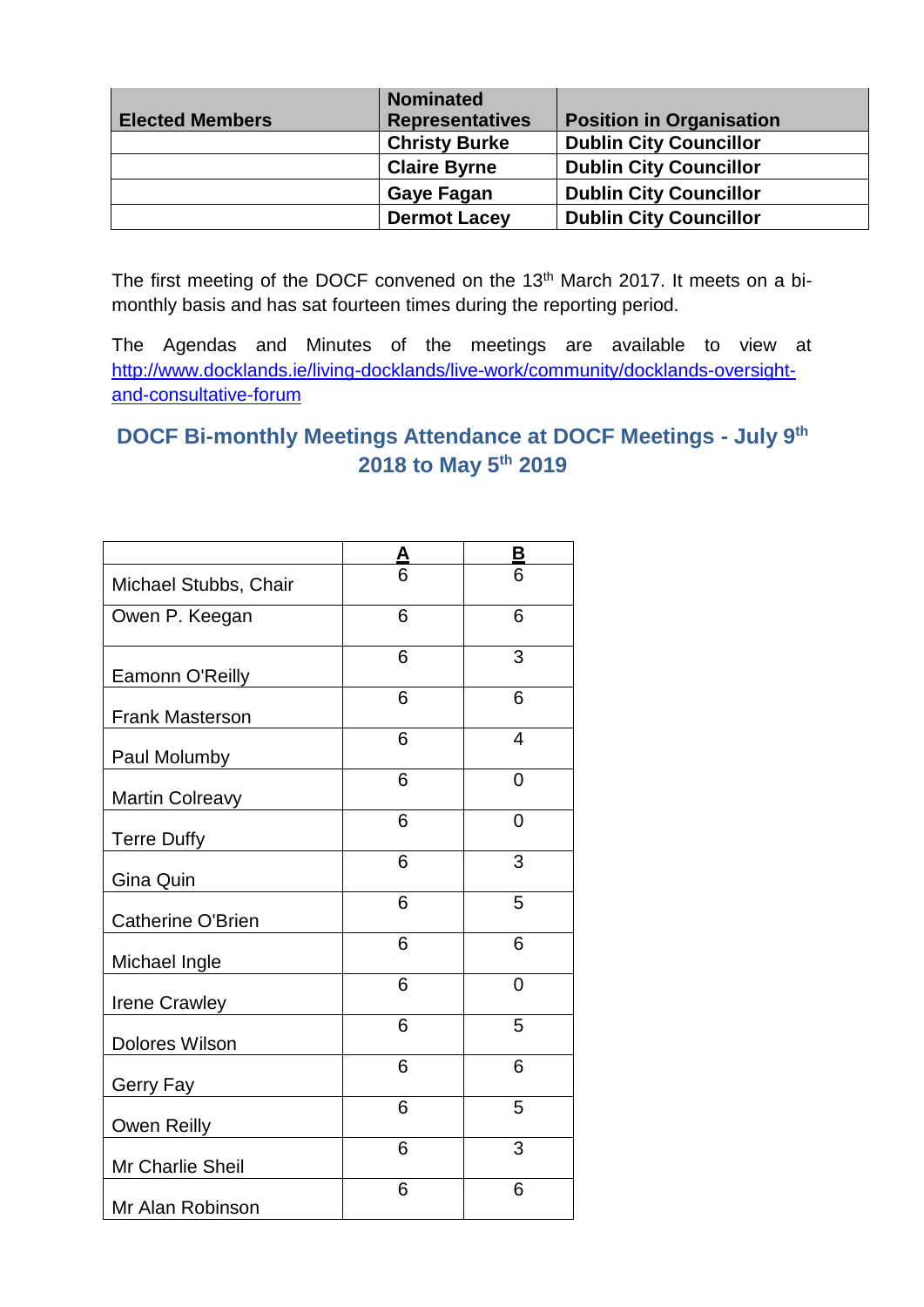| Dr Mary Lee Rhodes         |    |   |
|----------------------------|----|---|
| Vincent McCabe             | ิค |   |
| Cllr. Dermot Lacey         | ิค | 6 |
| <b>Cllr.</b> Claire Byrne  | ิค | 5 |
| Cllr. Gaye Fagan           |    | З |
| <b>Cllr. Christy Burke</b> |    |   |

- *A – Number of meetings held.*
- *B – Number of meetings attended.*

## **Changes in DOCF Membership**

The following is a list of changes in membership over the reporting period: 09.07.18 to 05.05.19

Martin Colreavy resigned and is to be replaced by Mr. Trevor Donnelly as the representative Department of Arts, Heritage, Regional, Rural and Gaeltact Affairs

Irene Crawley of H.O.P.E resigned and is to be replaced by Alison Gray of H.O.P.E

Terre Duffy of Waterways Ireland resigned and is to be replaced by Mr. John Boyle Director of Business Development Waterways Ireland.

# **Work of the Forum during the reporting period July 9th 2018 to May 5 th 2019**

The DOCF is required as per Section 49 of the Dissolution Act to present no later than 30<sup>th</sup> of June each year an annual report to Council in relation to the performance of its functions during the year immediately preceding the year in which the report is submitted.

In order to fulfil this requirement the following gives a breakdown of what presentations were on the Agenda for each meeting and the resulting discussions that followed. The various presentations made to the DOCF were given by Dublin City Council representatives and other Docklands Stakeholder organisations as detailed below.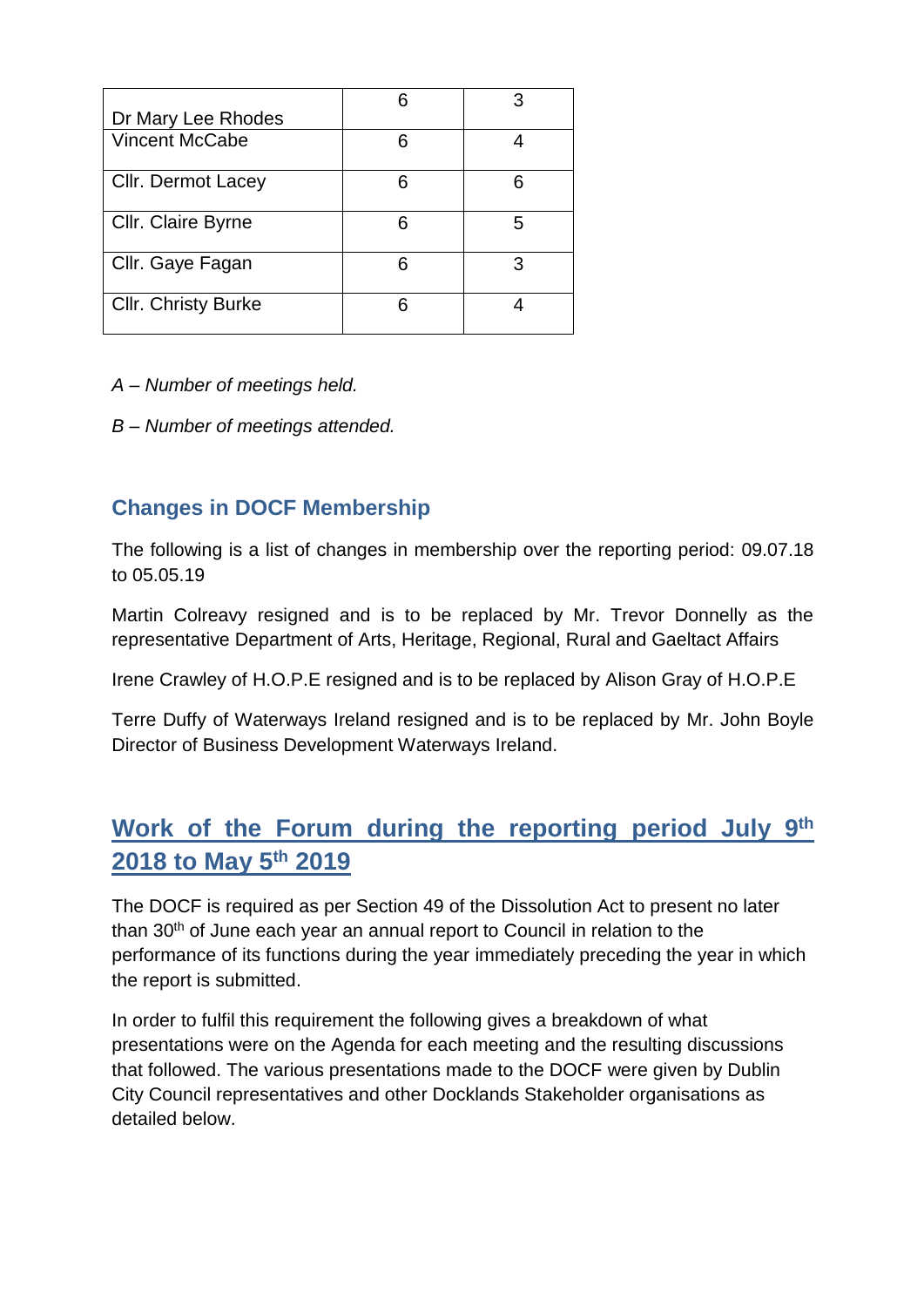# **Presentations to the Forum**

| <b>Date</b> | <b>Presenter</b>                                                            | <b>Purpose</b>                                                                            |
|-------------|-----------------------------------------------------------------------------|-------------------------------------------------------------------------------------------|
| 09.07.18    | <b>Deirdre Scully Senior</b><br><b>Planner DCC</b>                          | Presentation on North Lotts/Grand Canal<br>Dock SDZ & Poolbeg West SDZ.                   |
|             | Alan Robinson DOCF<br>member                                                | <b>DOCF Communication Report Presentation</b>                                             |
|             | Dolores Wilson DOCF<br>member                                               | <b>DOCF Community Report Presentation</b>                                                 |
|             | Michael Ingle DOCF<br>member                                                | <b>DOCF Housing Report Presentation</b>                                                   |
| 10.09.18    | <b>Michael Stubbs DOCF</b>                                                  | <b>DOCF Annual Report Presentation</b>                                                    |
|             | Chair and DOCF Sub<br><b>Committee Members</b>                              |                                                                                           |
|             | Deirdre Scully Senior<br><b>Planner DCC</b>                                 | Presentation on North Lotts/Grand Canal<br>Dock SDZ & Poolbeg West SDZ.                   |
|             |                                                                             |                                                                                           |
| 12.11.18    | <b>Deirdre Scully Senior</b><br><b>Planner DCC</b>                          | Presentation on North Lotts/Grand Canal<br>Dock SDZ & Poolbeg West SDZ.                   |
|             |                                                                             |                                                                                           |
| 14.01.19    | Myles Farrell, A/Senior<br><b>Planner DCC</b>                               | Progress report presentation on North<br>Lotts/Grand Canal Dock SDZ & Poolbeg<br>West SDZ |
|             | Dr Diarmuid O'Brien of<br><b>Trinity College Dublin</b>                     | <b>Presentation on Grand Canal Innovation</b><br><b>District</b>                          |
|             | Derek Kelly Administrative<br><b>Officer Docklands Office</b><br><b>DCC</b> | Presentation on Georges Dock White Water<br>Facility                                      |
|             |                                                                             |                                                                                           |
| 11.03.19    | Myles Farrell, A/Senior<br><b>Planner DCC</b>                               | Progress report presentation on North<br>Lotts/Grand Canal Dock SDZ & Poolbeg<br>West SDZ |
|             | Ms Sinéad Smith of A & L<br>Goodbody                                        | Presentation on Corporate Social<br>Responsibility                                        |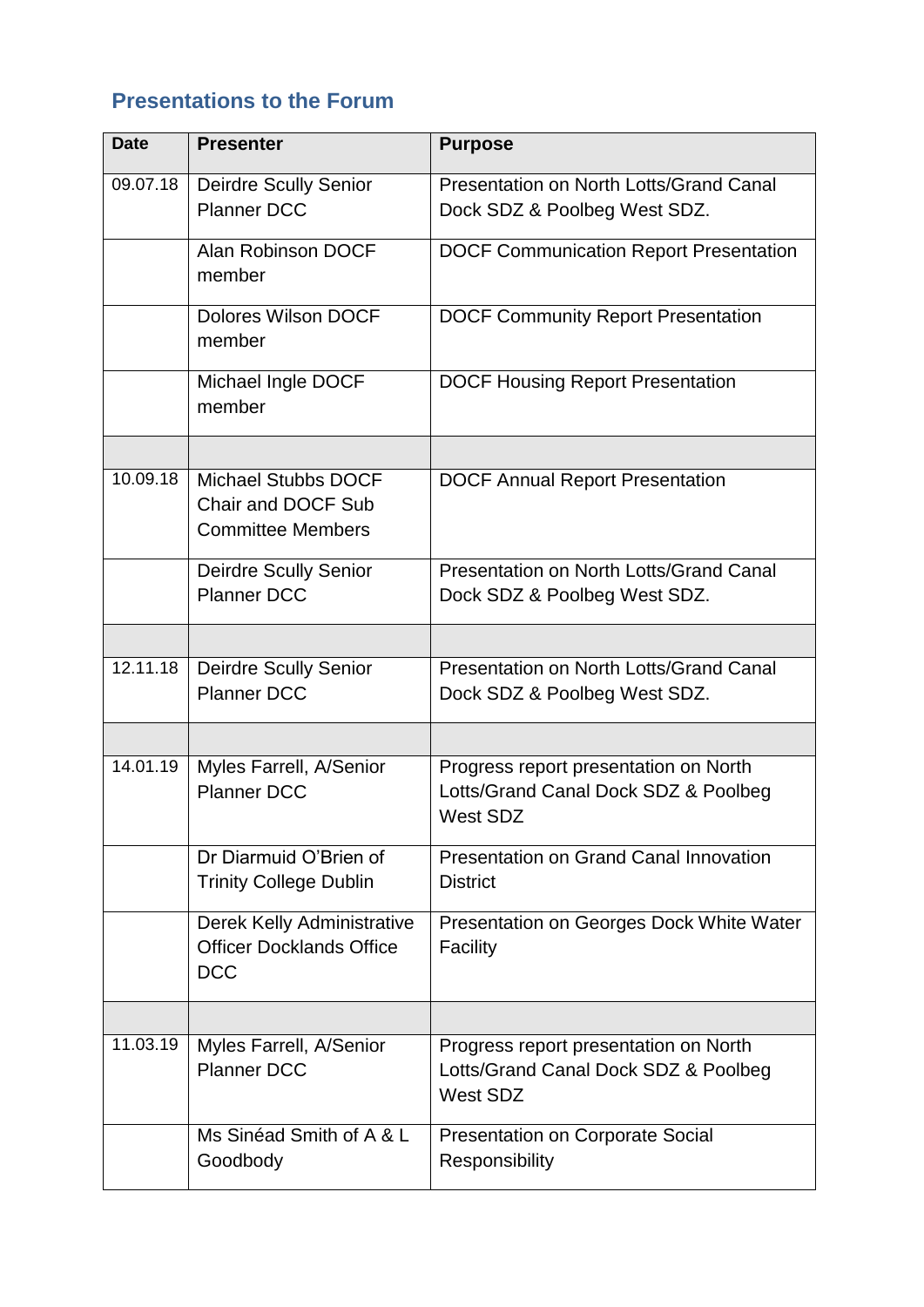|          | Ms Taja Naidoo of Smart<br><b>Docklands</b>                                    | <b>Presentation on Smart Docklands Projects</b>                                           |
|----------|--------------------------------------------------------------------------------|-------------------------------------------------------------------------------------------|
|          |                                                                                |                                                                                           |
| 13.05.19 | Minister Eoghan Murphy of<br>Dept of Housing, Planning<br>and Local Government | Discussion between Minister and the Forum<br>members                                      |
|          | Myles Farrell, A/Senior<br><b>Planner DCC</b>                                  | Progress report presentation on North<br>Lotts/Grand Canal Dock SDZ & Poolbeg<br>West SDZ |

### **DOCF Sub-Committees**

At its November 2017 meeting the DOCF established 3 Sub-Committees that were tasked with developing a strategy for the DOCF under the headings of Housing, Community and Communications, Technology and Innovation.

### **DOCF Sub-Committee Membership**

| <b>Community Sub-</b><br><b>Committee</b> | <b>Housing Sub-</b><br><b>Committee</b> | Communication,<br><b>Technology and</b><br><b>Innovation Sub-</b><br><b>Committee</b> |
|-------------------------------------------|-----------------------------------------|---------------------------------------------------------------------------------------|
| <b>Ms Dolores Wilson</b><br>Chairperson   | Mr Michael Ingle<br>Chairperson         | Mr Alan Robinson<br>Chairperson                                                       |
| Ms Gina Quin                              | <b>Ms Dolores Wilson</b>                | <b>Mr Vincent McCabe</b>                                                              |
| Ms Irene Crawley                          | Cllr Gaye Fagan                         | Mr Charlie Sheil                                                                      |
| <b>Cllr Dermot Lacey</b>                  | Mr Gerry Fay                            | <b>Cllr Claire Byrne</b>                                                              |
| Mr Gerry Fay                              | Mr Frank Masterson                      | Ms Terre Duffy                                                                        |
| <b>CIIr Christy Burke</b>                 | Prof Ms Mary-Lee<br><b>Rhodes</b>       |                                                                                       |
|                                           | Mr Owen Reilly                          |                                                                                       |
|                                           | <b>Ms Catherine</b><br>O'Brien          |                                                                                       |

The DOCF Sub-Committees have met on a number of occasions and have considered various issues that they have identified under the three Sub-committee headings. The Committees have drafted reports that detail various issues and have made a number of recommendations that they would like to bring to the attention of